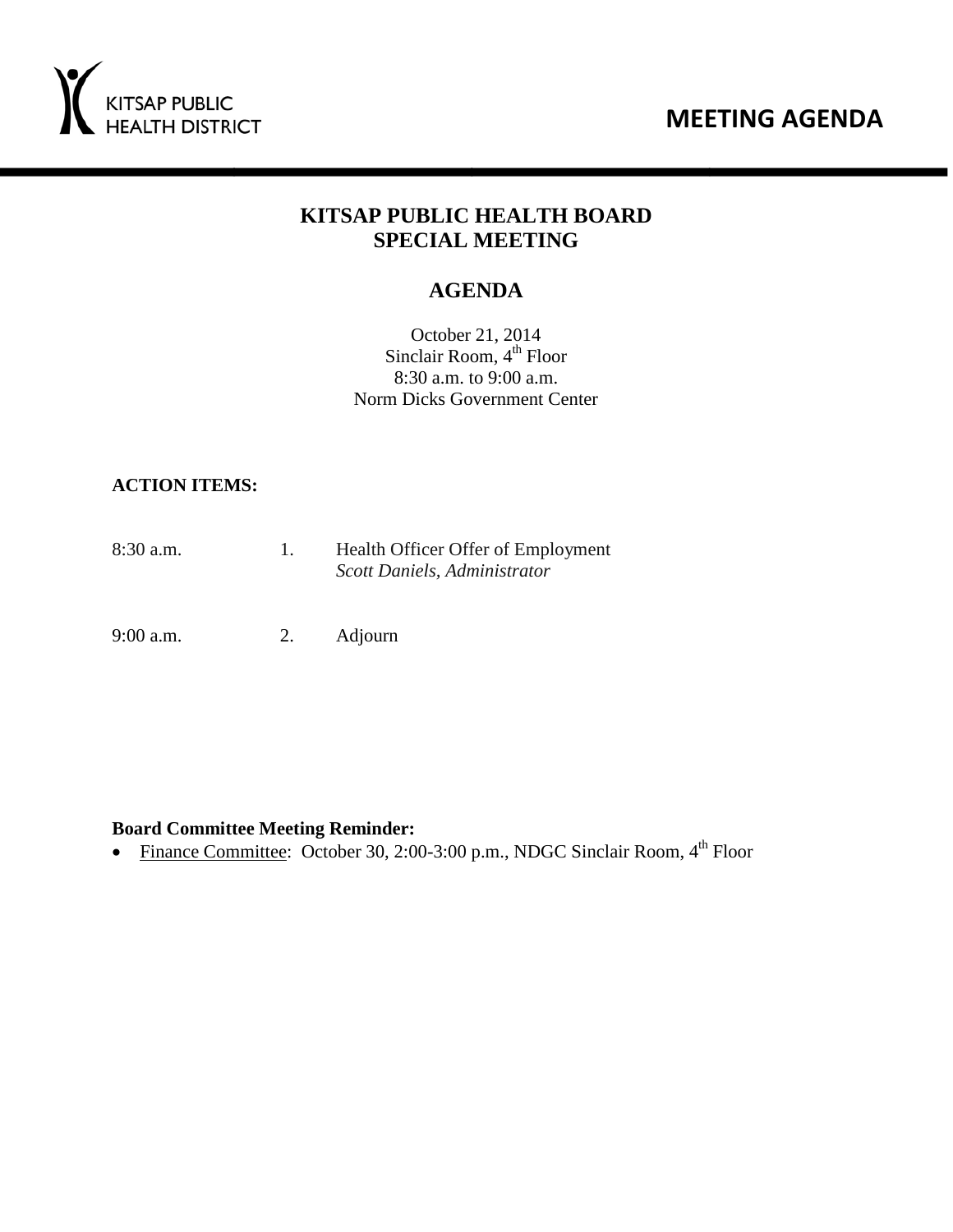

345 6th Street. Suite 300 Bremerton, WA 98337 360-337-5235

# MEMO

| To: | <b>Kitsap Public Health Board</b>                                    |
|-----|----------------------------------------------------------------------|
|     | From: Scott Daniels, Administrator                                   |
|     | Date: October 17, 2014                                               |
| Re: | Health Officer Recruitment – Offer of Employment to Susan Turner, MD |

The purpose of the Special Board Meeting on October 21<sup>st</sup> is to reach a decision on hiring Dr. Susan Turner as the Kitsap Public Health District's next Health Officer. To assist with the Board's discussion, attached are the following documents:

- 1. Draft Employment Agreement with Susan Turner, MD
- 2. Prior Employment Agreement with Scott Lindquist, MD (for comparison)
- 3. Moving Cost Estimates from Pensacola, FL to Kitsap County, WA

Following the Board's interview of Dr. Turner on October  $7<sup>th</sup>$ , selected staff and community partners conducted a second interview that same day with Dr. Turner. The second interview went very well and the participants recommended moving forward with the hire. Additionally, since that time, we have conducted three reference checks for Dr. Turner. All were very positive.

As a result, the District is recommending that the Board make a formal offer of employment to Dr. Turner for the District's Health Officer position. If the Board approves the hire, the District will then proceed to negotiate, on behalf of the Board, an employment agreement with Dr. Turner. Following that, we would then request the Board to approve the final negotiated employment agreement at the Board's regular meeting in November.

As recommended at our last Executive Session, the draft employment agreement is effective for two years and includes a six-month probationary period. At the recommendation of legal counsel, we've included language that employment is conditioned upon satisfactory completion of probation. The agreement includes a starting 2014 salary offer, as posted in the job announcement, of \$13,746 per month, which will increase in January to \$13,884 per month due to a 1% salary increase established for all District employees effective in 2015. The agreement also includes reimbursement for moving costs not to exceed \$10,000.

We are very motivated to make an offer of employment to Dr. Turner and look forward to the opportunity to proceed sooner rather than later during a very busy time for the District. If you have questions or need additional information, please feel free to contact me at 360-337-5287, or at scott.daniels@kitsappublichealth.org.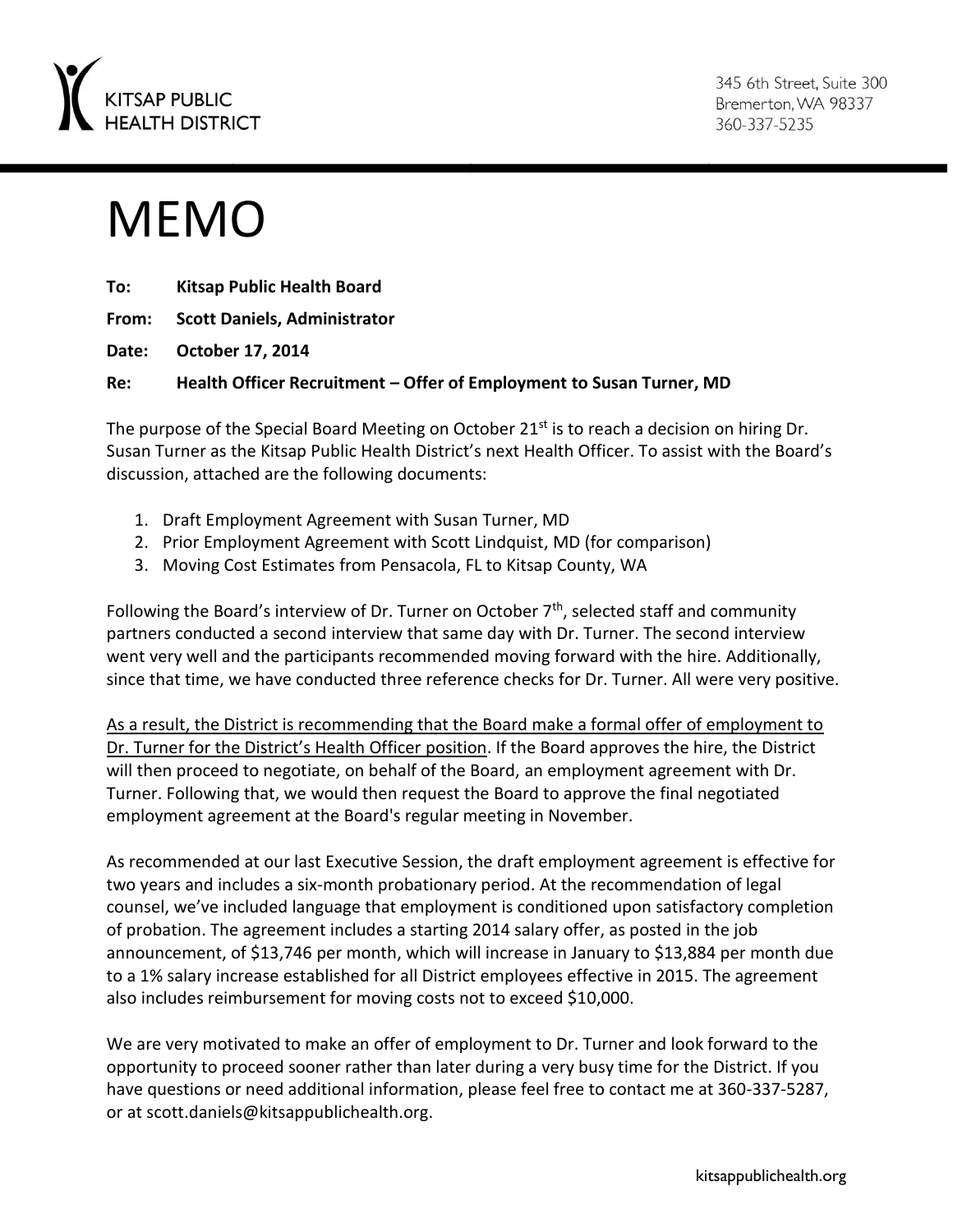# **EMPLOYMENT AGREEMENT Between KITSAP PUBLIC HEALTH BOARD And SUSAN TURNER, MD**

The Kitsap Public Health Board (hereinafter referred to as the "Board") and Susan Turner, MD, (hereinafter referred to as the "Employee") agree as follows regarding the terms and conditions of the Employee's employment:

#### **1. Scope of Employment**

The Board will employ the Employee as the Health Officer of the Kitsap Public Health District (hereinafter referred to as the "District"). The Employee's duties are more fully described in Attachment A to this Agreement (the District's Job Classification for Health Officer) and in RCW 70.05. The Employee will use her best efforts, skills, and abilities in performing the duties of such employment.

#### **2. Term of Employment**

The Employee will serve in the position of Health Officer until her position is modified or terminated in accordance with Sections 9, 10, and 11 of this Agreement and RCW 70.05.050. This Agreement is in effect from November  $\sim$ , 2014, until December 31, 2016.

#### **3. Compensation of Employee**

(a) Wages. The Employee will be paid at a salary rate of \$13,746 per month effective November  $\,$ , 2014 until December 31, 2014. Such salary will be paid subject to applicable deductions and withholdings, and on the District's regular payroll schedule. Effective January 1, 2015, and annually thereafter for the life of this Agreement, the Employee will receive any wage adjustments, including any cost-of living increases, market adjustments, or general increases, consistent with the adjustments and increases made to the wages of the District's other non-union exempt-status employees. Additional adjustments to the Employee's salary are at the discretion of the Board and will be based on evaluations of performance.

(b) Workweek. The basic workweek is 40 hours.

(c) Expenses. The Board will reimburse the Employee for all other work-related expenses incurred during the term of his employment as allowed by and pursuant to the District's general expense reimbursement policies.

(d) Health Benefits. The Board will provide health care coverage for the Employee in the same manner as provided for the District's other non-union exempt-status employees.

Leave. The Employee will receive the same leave benefits as outlined in the District's Personnel Manual for the District's other non-union exempt-status employees. The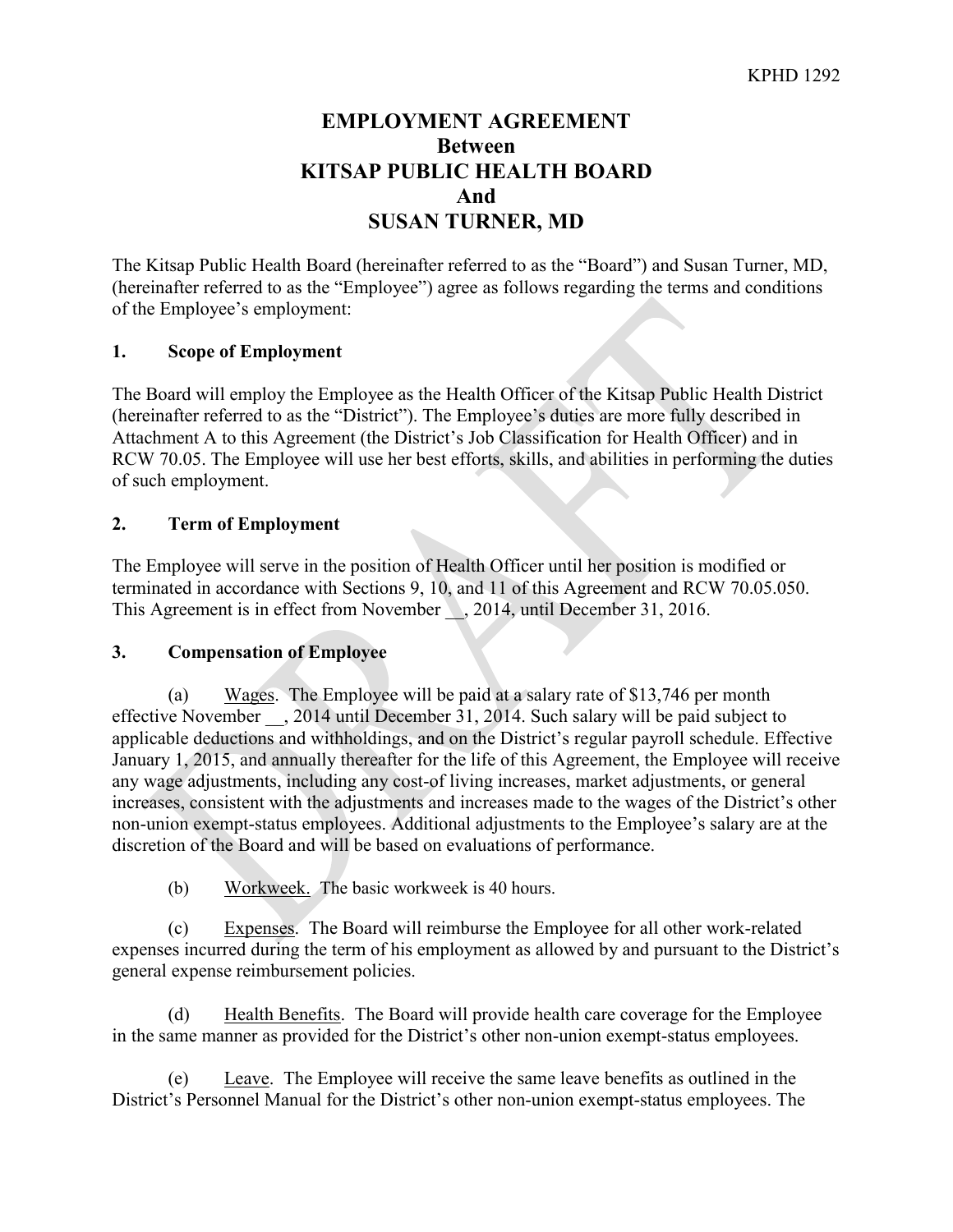Employee may carry over a maximum of three-hundred sixty (360) hours of general leave from one calendar year to the next. The Employee will receive compensation for a maximum of two hundred and forty (240) hours of accrued, but unused, general leave at the termination of his employment with the District.

(f) Holidays. The Board provides paid leave on the following holidays: New Year's Day, Martin Luther King Jr. Day, President's Day, Memorial Day, Independence Day, Labor Day, Veteran's Day, Thanksgiving Day, Day after Thanksgiving, Christmas, and one floating holiday of the Employee's choice.

(g) Retirement Benefits. The Employee will contribute to and receive retirement benefits pursuant to the Washington Public Employees' Retirement System (PERS).

(h) Professional Liability Insurance. The District will provide professional liability coverage for Public Health Professionals for actions or proceedings for damages arising from acts or omissions while performing or in good faith purporting to perform Employee's official duties.

(i) Other Benefits. For the duration of his employment with the District, the Employee will receive other benefits that are provided either currently or in the future to the District's other non-union, exempt-status employees.

(j) Relocation Expenses. The District will reimburse the Employee for relocation expenses to move the Employee's personal property from Pensacola, Florida to the Kitsap County area. Relocation expenses eligible for reimbursement include travel, packing, moving, storage, unpacking and insurance, and shall not exceed \$10,000. Reimbursement will be made as allowed by and pursuant to the District's general expense reimbursement policies.

# **4. Probationary Period**

Employee will be considered a probationary employee during the first six months of employment. During the probationary period, the Board will monitor the Employee's performance closely to ensure that Employee's performance is satisfactory and that the Employee is otherwise a good fit for the District. If the Board believes that Employee is having performance or other problems, it may extend the probationary period, require earlier and/or more frequent performance reviews, intervene in an attempt to correct any perceived deficiencies, and/or revoke Employee's contingent employment. The probationary period and revocation of Employee's contingent employment is not subject to the terms and conditions of Section 11 herein or RCW 70.05.050.

# **5. Performance Review**

The Employee will receive formal performance reviews at the end of the Employee's six-month probationary period, at the end of this Agreement, and at two-year intervals thereafter.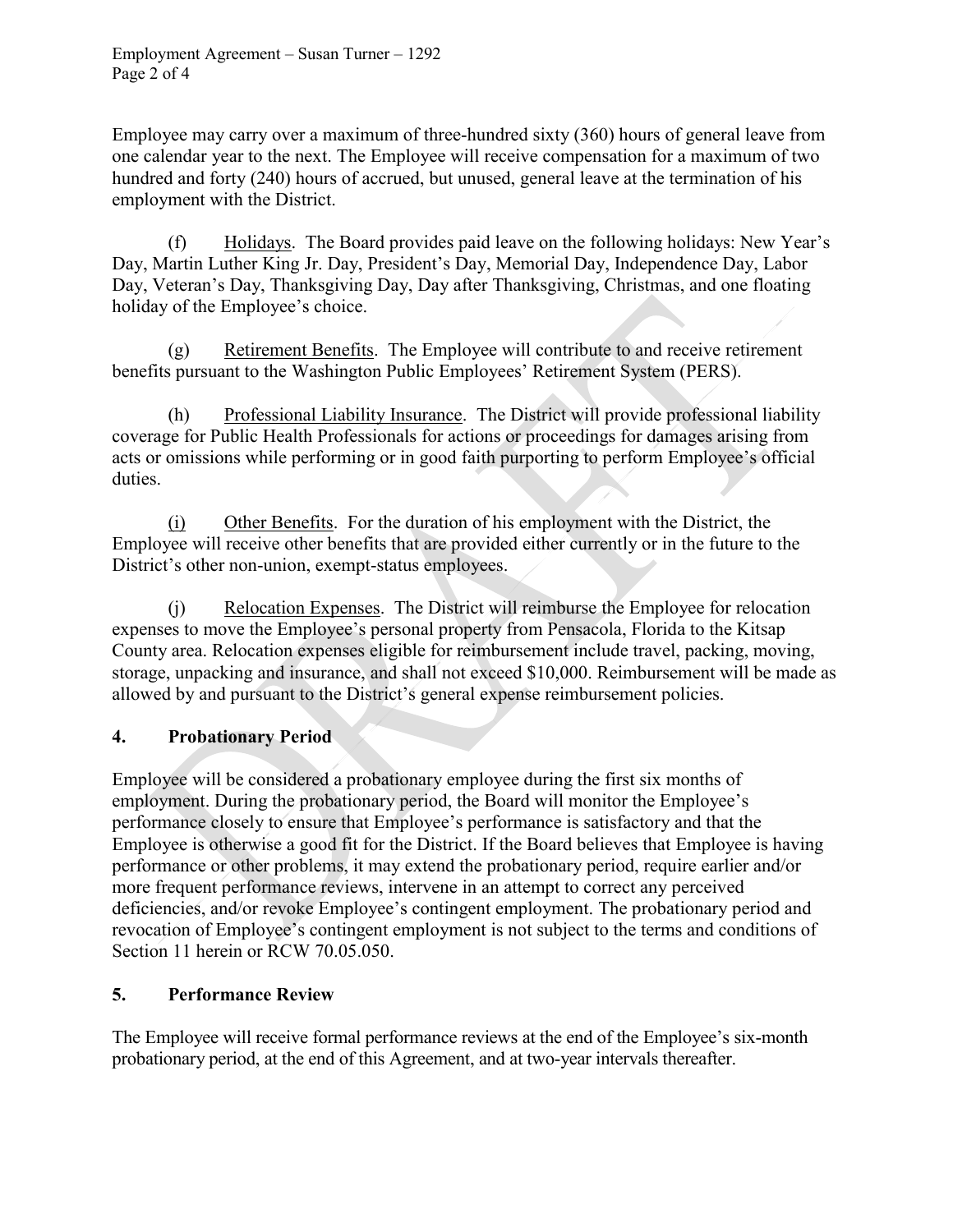Employment Agreement – Susan Turner – 1292 Page 3 of 4

#### **6. Professional Development**

The Board will reimburse the Employee for the costs associated with attending job-related professional and continuing education training programs as provided in the District's annual budget.

#### **7. Nondiscrimination**

The Employee will comply with all federal, state, and local laws that prohibit discrimination or harassment in employment.

#### **8. Integration**

This Agreement contains the entire agreement concerning the employment of Employee, and supersedes all previous communications, representations, or agreements, either verbal or written, between the parties. The parties stipulate that there are no promises, terms, conditions, representations, or obligations other than those specifically set forth in this document.

#### **9. Termination**

In compliance with RCW 70.05.050, the Board will provide the Employee with written notice of any disciplinary action that may include termination as a sanction. Prior to terminating the Employee, the Board will also provide the Employee with a hearing and an opportunity to be heard regarding any alleged disciplinary infractions or performance issues that may result in termination.

## **10. Notice of Employee's Intention to Terminate**

In the event that the Employee terminates her employment with the District for any reason, the Employee agrees to provide the Board with ninety (90) days advance written notice. If the Employee fails to provide the Board with ninety (90) days advance written notice, the Board will not compensate the Employee for the value of any accrued but unused leave in accordance with Paragraph 3(e) of this Agreement.

## **11. Notice of Employer's Intention to Terminate**

In the event that the Board terminates the Employee for convenience (as opposed to termination for "just cause"), the Board will provide, in addition to the notice and hearing required under RCW 70.05.050, ninety (90) days advance written notice to the Employee. At the Board's option, the Board may pay the Employee three (3) months of severance pay in lieu of ninety (90) days notice. For the purposes of this Agreement, "just cause" is any reason for which any other District non-union non-exempt employee may be discharged, as more fully described in the District's Personnel Manual in effect at the time of the termination. Employee will not be entitled to severance pay should the Employee be terminated for "just cause" or resign.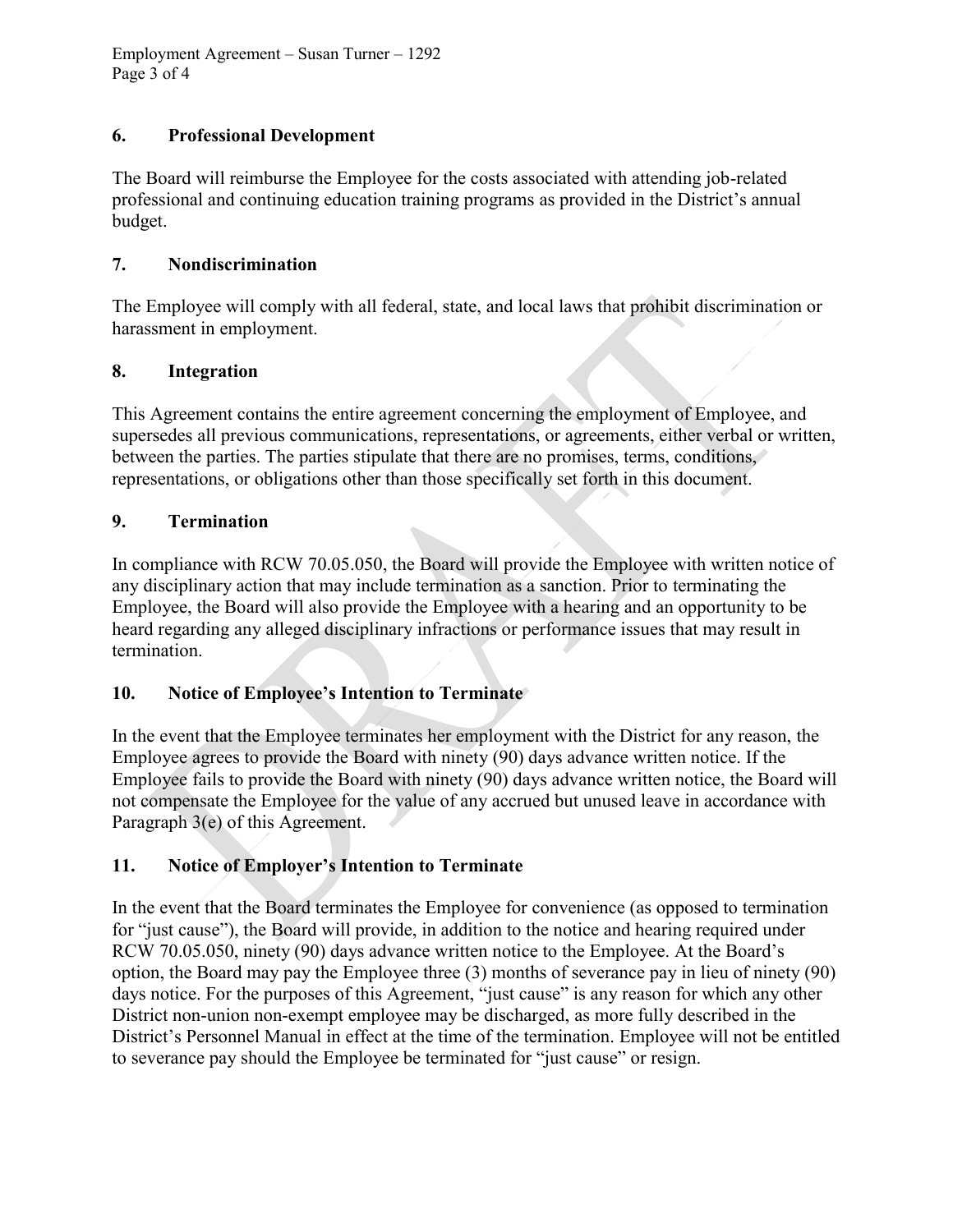Employment Agreement – Susan Turner – 1292 Page 4 of 4

#### **12. Modification**

This Agreement may be amended or modified only in writing by the Board and signed by the current chair of the Board.

#### **13. Severability**

If any provision of this Agreement is held invalid, the remainder of the Agreement, and the remaining rights and obligations of the parties, shall be construed and enforced as if the Agreement did not contain the invalid part.

#### **14. Venue**

This Agreement shall be governed by the laws of the State of Washington, both as to interpretation and performance, and any action at law, suit in equity, or other proceeding for the enforcement of this Agreement or any provision thereof shall be instituted only in the courts of the State of Washington, County of Kitsap.

#### **15. Extraneous Representations**

The Employee has read and understands the whole of the above Agreement and states that no representation, promise, or agreement not expressed in this document has been made to induce the Employee to enter into it.

| <b>Dated this ___ day of</b><br>, 2014. | <b>Dated this ___ day of</b><br>, 2014. |
|-----------------------------------------|-----------------------------------------|
| <b>EMPLOYEE</b>                         | <b>KITSAP PUBLIC HEALTH BOARD</b>       |
|                                         |                                         |
| Susan Turner, MD                        | Patty Lent, Chair                       |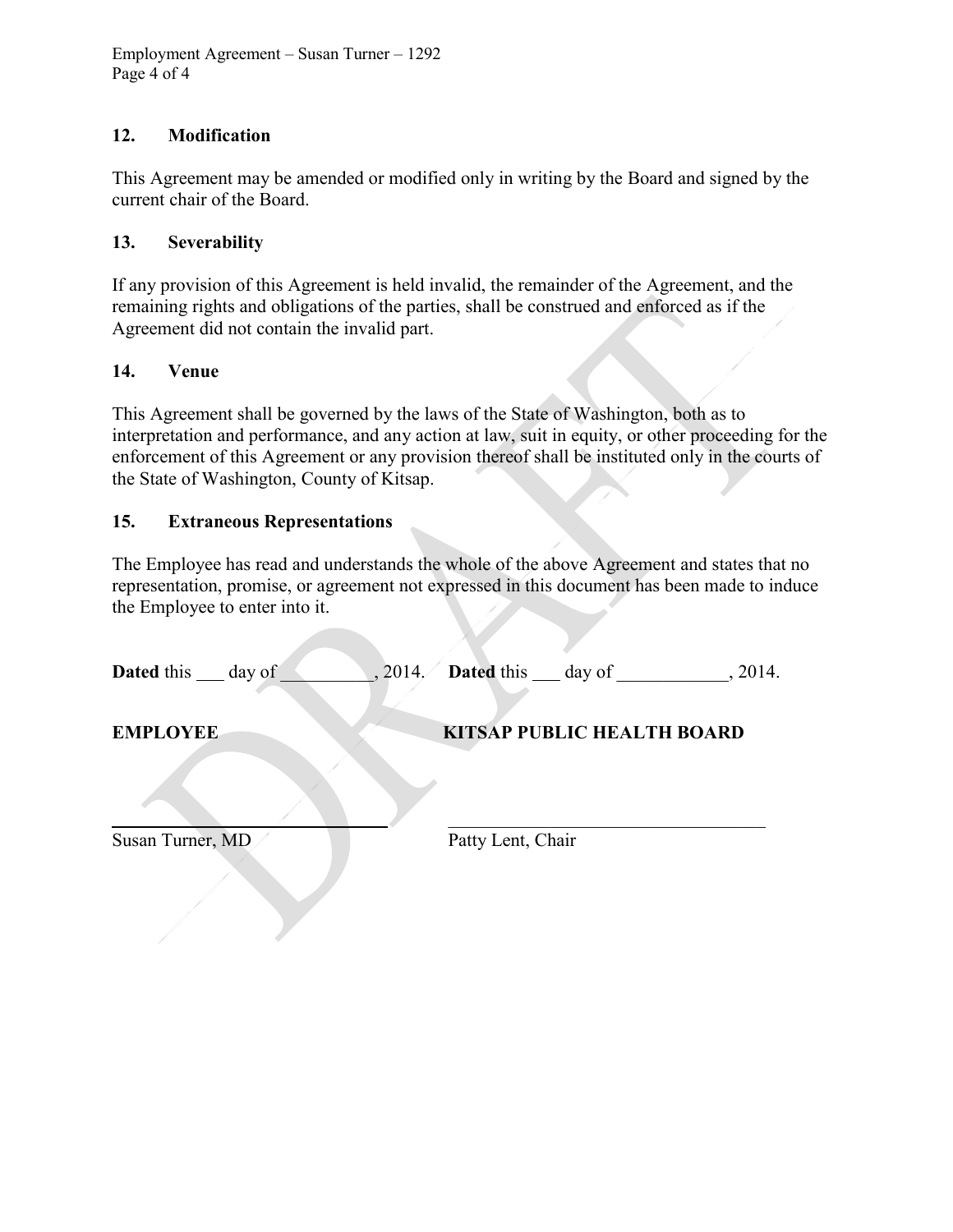# **EMPLOYMENT AGREEMENT Between KITSAP PUBLIC HEALTH BOARD And SCOTT W. LINDQUIST, MD, MPH**

The Kitsap Public Health Board (hereinafter referred to as the "Board") and Scott W. Lindquist, MD, MPH, (hereinafter referred to as the "Employee") agree as follows regarding the terms and conditions of the Employee's employment:

#### **1. Scope of Employment**

The Board will employ the Employee as the Health Officer of the Kitsap Public Health District (hereinafter referred to as the "District"). The Employee's duties are more fully described in Attachment A to this Agreement (the District's Job Classification for Health Officer) and in RCW 70.05. The Employee will use his best efforts, skill, and abilities in performing the duties of such employment.

#### **2. Term of Employment**

The Employee will serve in the position of Health Officer until his position is modified or terminated in accordance with Section 8 or 9 of this Agreement and RCW 70.05.050. This Agreement is in effect from November 5, 2013, until December 31, 2014.

#### **3. Compensation of Employee**

(a) Wages. The Employee will be paid at a salary rate of \$13,543 per month effective November 5, 2013, until December 31, 2013. Such salary will be paid subject to applicable deductions and withholdings, and on the District's regular payroll schedule. Effective January 1, 2014, and annually thereafter for the life of this Agreement, the Employee will receive any wage adjustments, including any cost-of living increases, market adjustments, or general increases, consistent with the adjustments and increases made to the wages of the District's other non-union exempt-status employees. Additional adjustments to the Employee's salary are at the discretion of the Board and will be based on evaluations of performance.

(b) Workweek. The basic workweek is 40 hours.

(c) Expenses. The Board will reimburse the Employee for all other work-related expenses incurred during the term of his employment as allowed by and pursuant to the District's general expense reimbursement policies.

(d) Health Benefits. The Board will provide health care coverage for the Employee in the same manner as provided for the District's other non-union exempt-status employees.

(e) Leave. The Employee will receive the same leave benefits as outlined in the District's Personnel Manual for the District's other non-union exempt-status employees. The Employee may carry over a maximum of three-hundred sixty (360) hours of general leave from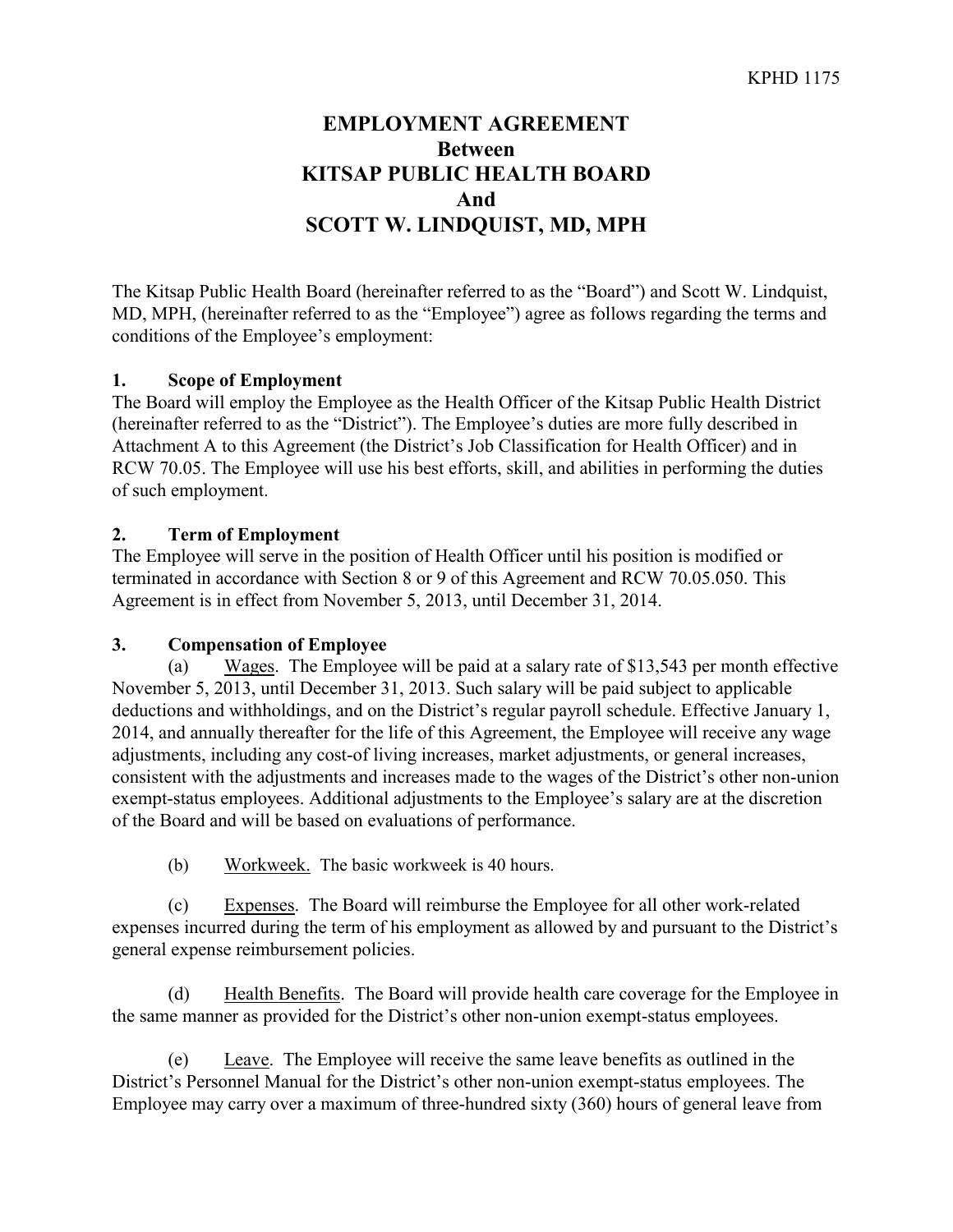one calendar year to the next. The Employee will receive compensation for a maximum of two hundred and forty (240) hours of accrued, but unused, general leave at the termination of his employment with the District.

(f) Holidays. The Board provides paid leave on the following holidays: New Year's Day, Martin Luther King Jr. Day, President's Day, Memorial Day, Independence Day, Labor Day, Veteran's Day, Thanksgiving Day, Day after Thanksgiving, Christmas, and one floating holiday of the Employee's choice.

(g) Retirement Benefits. The Employee will contribute to and receive retirement benefits pursuant to the Washington Public Employees' Retirement System (PERS).

(h) Other Benefits. For the duration of his employment with the District, the Employee will receive other benefits that are provided either currently or in the future to the District's other non-union, exempt-status employees.

#### **4. Professional Development**

The Board will reimburse the Employee for the costs associated with attending job-related professional and continuing education training programs.

#### **5. Performance Review**

The Employee will receive a formal performance review on a biennial annual basis.

## **6. Nondiscrimination**

The Employee will comply with all federal, state, and local laws that prohibit discrimination or harassment in employment.

## **7. Integration**

This Agreement contains the entire agreement concerning the employment of Employee, and supersedes all previous communications, representations, or agreements, either verbal or written, between the parties. The parties stipulate that there are no promises, terms, conditions, representations, or obligations other than those specifically set forth in this document.

## **8. Termination**

In compliance with RCW 70.05.050, the Board will provide the Employee with written notice of any disciplinary action that may include termination as a sanction. Prior to terminating the Employee, the Board will also provide the Employee with a hearing and an opportunity to be heard regarding any alleged disciplinary infractions or performance issues that may result in termination.

## **9. Notice of Employee's Intention to Terminate**

In the event that the Employee terminates his or her employment with the District for any reason, the Employee agrees to provide the Board with ninety (90) days advance written notice. If the Employee fails to provide the Board with ninety (90) days advance written notice, the Board will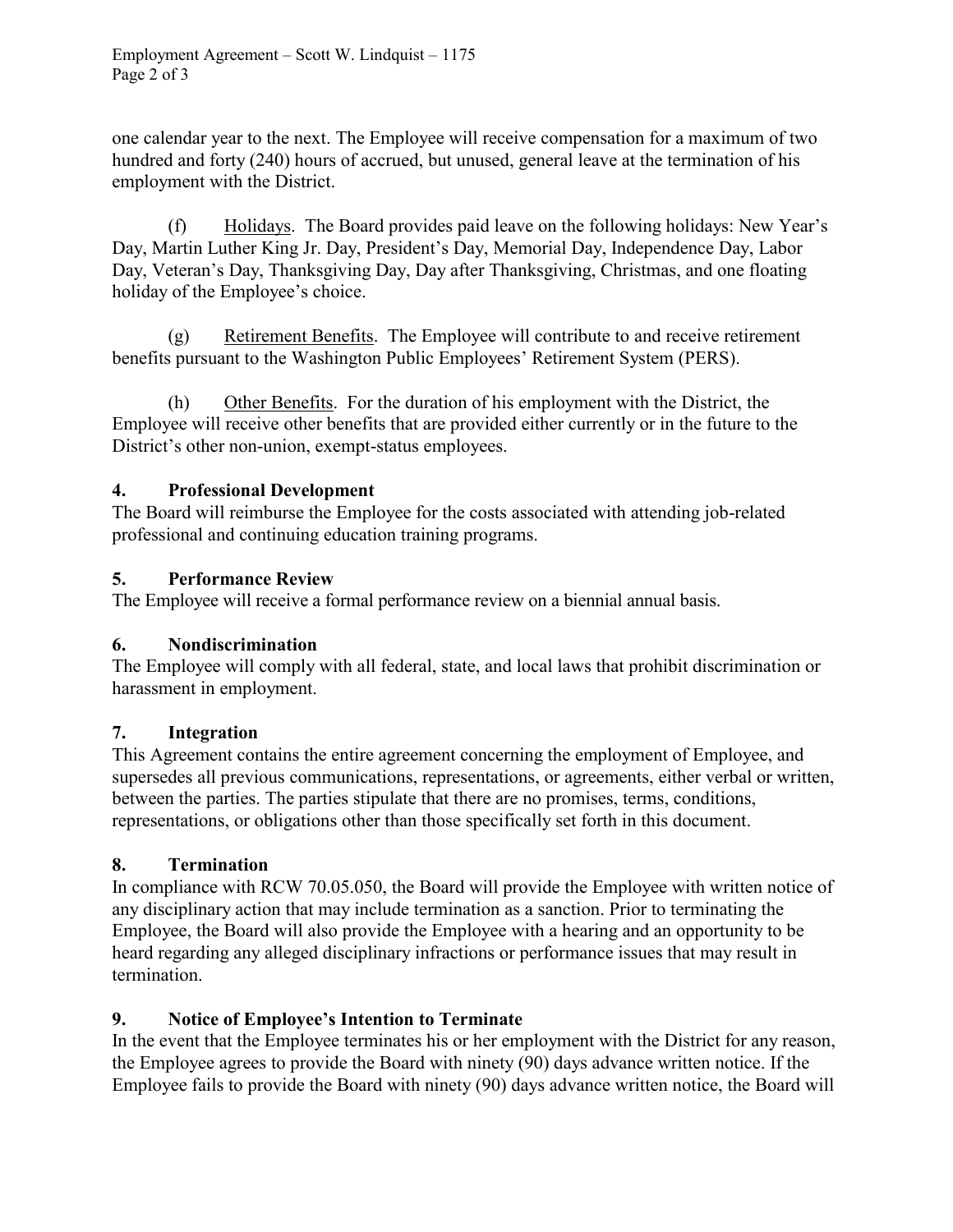Employment Agreement – Scott W. Lindquist – 1175 Page 3 of 3

not compensate the Employee for the value of any accrued but unused leave in accordance with Paragraph 3(e) of this Agreement.

#### **10. Notice of Employer's Intention to Terminate**

In the event that the Board terminates the Employee for convenience (as opposed to termination for "just cause"), the Board will provide, in addition to the notice and hearing required under RCW 70.05.050, ninety (90) days advance written notice to the Employee. At the Board's option, the Board may pay the Employee three (3) months of severance pay in lieu of ninety (90) days notice. For the purposes of this Agreement, "just cause" is any reason for which any other District non-union non-exempt employee may be discharged, as more fully described in the District's Personnel Manual in effect at the time of the termination. Employee will not be entitled to severance pay should the Employee be terminated for "just cause" or resign.

#### **11. Modification**

This Agreement may be amended or modified only in writing by the Board and signed by the current chair of the Board.

## **12. Severability**

If any provision of this Agreement is held invalid, the remainder of the Agreement, and the remaining rights and obligations of the parties, shall be construed and enforced as if the Agreement did not contain the invalid part.

#### **13. Venue**

This Agreement shall be governed by the laws of the State of Washington, both as to interpretation and performance, and any action at law, suit in equity, or other proceeding for the enforcement of this Agreement or any provision thereof shall be instituted only in the courts of the State of Washington, County of Kitsap.

#### **14. Extraneous Representations**

The Employee has read and understands the whole of the above Agreement and states that no representation, promise, or agreement not expressed in this document has been made to induce the Employee to enter into it.

|                 | <b>Dated</b> this day of 2013. <b>Dated</b> this day of |  |                                   | .2013. |
|-----------------|---------------------------------------------------------|--|-----------------------------------|--------|
| <b>EMPLOYEE</b> |                                                         |  | <b>KITSAP PUBLIC HEALTH BOARD</b> |        |
|                 |                                                         |  |                                   |        |

Scott W. Lindquist, MD, MPH Josh Brown, Chair